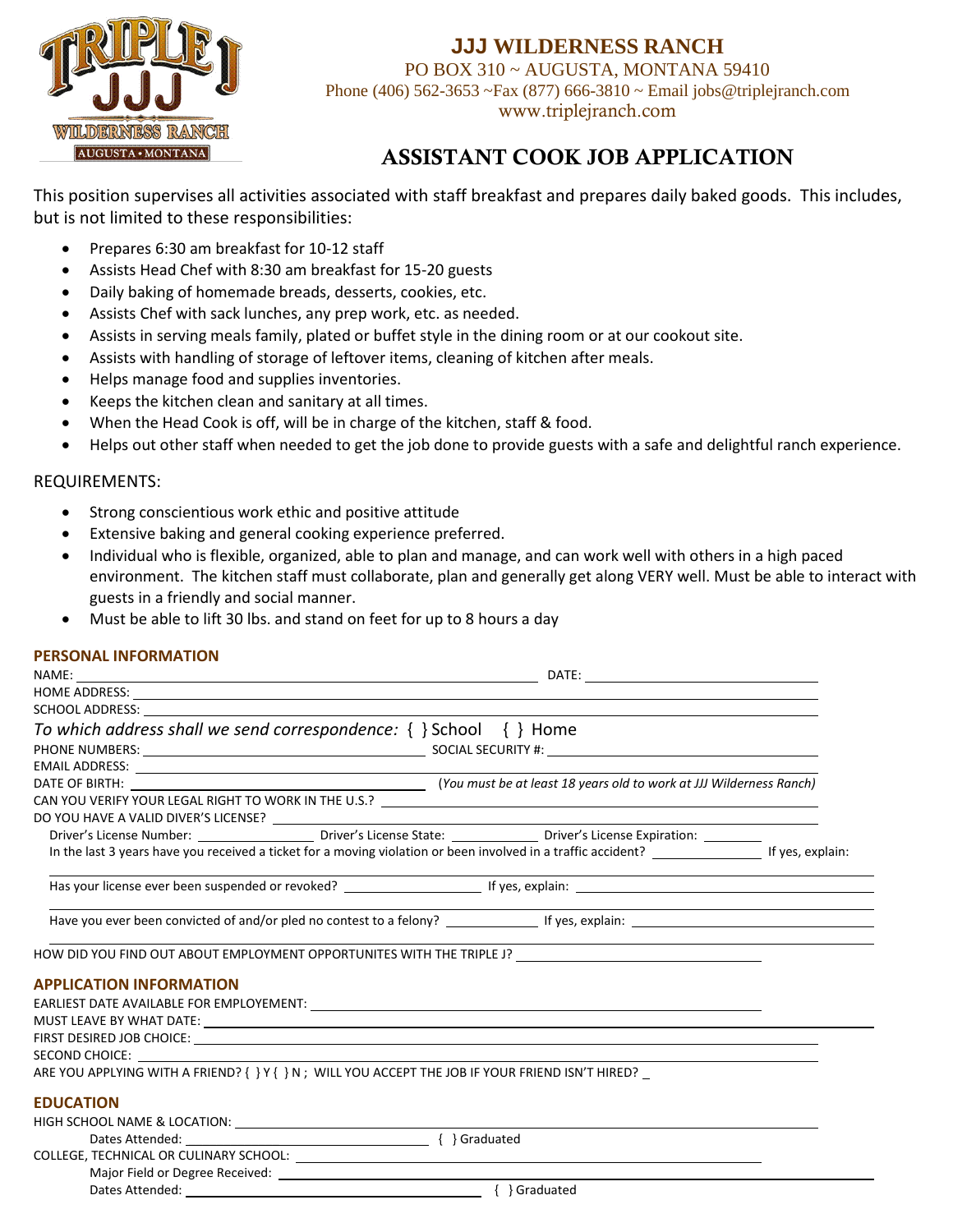#### **WORK EXPERIENCE** - LIST MOST RECENT & APPLICABLE EMPLOYMENT EXPERIENCE

| Please be thorough and specific. We do not hire without checking references! Use additional page if necessary |                                                                                                                                                                                                                                |  |  |  |  |  |
|---------------------------------------------------------------------------------------------------------------|--------------------------------------------------------------------------------------------------------------------------------------------------------------------------------------------------------------------------------|--|--|--|--|--|
|                                                                                                               |                                                                                                                                                                                                                                |  |  |  |  |  |
|                                                                                                               | ADDRESS: North and the contract of the contract of the contract of the contract of the contract of the contract of the contract of the contract of the contract of the contract of the contract of the contract of the contrac |  |  |  |  |  |
|                                                                                                               |                                                                                                                                                                                                                                |  |  |  |  |  |
|                                                                                                               |                                                                                                                                                                                                                                |  |  |  |  |  |
|                                                                                                               |                                                                                                                                                                                                                                |  |  |  |  |  |
|                                                                                                               |                                                                                                                                                                                                                                |  |  |  |  |  |
|                                                                                                               | <u> 1989 - Johann Stoff, amerikansk politiker (d. 1989)</u><br><u> 1989 - Andrea Santa Andrea Andrea Andrea Andrea Andrea Andrea Andrea Andrea Andrea Andrea Andrea Andrea Andr</u>                                            |  |  |  |  |  |
|                                                                                                               |                                                                                                                                                                                                                                |  |  |  |  |  |
|                                                                                                               |                                                                                                                                                                                                                                |  |  |  |  |  |
|                                                                                                               |                                                                                                                                                                                                                                |  |  |  |  |  |
|                                                                                                               |                                                                                                                                                                                                                                |  |  |  |  |  |
|                                                                                                               | DATES OF EMPLOYMENT: New York CONSERVATION CONTROL CONTROL CONTROL CONTROL CONTROL CONTROL CONTROL CONTROL CONTROL CONTROL CONTROL CONTROL CONTROL CONTROL CONTROL CONTROL CONTROL CONTROL CONTROL CONTROL CONTROL CONTROL CON |  |  |  |  |  |
|                                                                                                               |                                                                                                                                                                                                                                |  |  |  |  |  |
|                                                                                                               |                                                                                                                                                                                                                                |  |  |  |  |  |
|                                                                                                               |                                                                                                                                                                                                                                |  |  |  |  |  |
|                                                                                                               |                                                                                                                                                                                                                                |  |  |  |  |  |
|                                                                                                               |                                                                                                                                                                                                                                |  |  |  |  |  |
|                                                                                                               |                                                                                                                                                                                                                                |  |  |  |  |  |
|                                                                                                               |                                                                                                                                                                                                                                |  |  |  |  |  |
|                                                                                                               |                                                                                                                                                                                                                                |  |  |  |  |  |
|                                                                                                               |                                                                                                                                                                                                                                |  |  |  |  |  |
|                                                                                                               |                                                                                                                                                                                                                                |  |  |  |  |  |
|                                                                                                               |                                                                                                                                                                                                                                |  |  |  |  |  |
|                                                                                                               |                                                                                                                                                                                                                                |  |  |  |  |  |
|                                                                                                               | <u> 1989 - Johann Harry Harry Harry Harry Harry Harry Harry Harry Harry Harry Harry Harry Harry Harry Harry Harry</u>                                                                                                          |  |  |  |  |  |
|                                                                                                               |                                                                                                                                                                                                                                |  |  |  |  |  |
| CHARACTER REFERENCE: (non-relative)                                                                           |                                                                                                                                                                                                                                |  |  |  |  |  |
|                                                                                                               |                                                                                                                                                                                                                                |  |  |  |  |  |
| ADDRESS:                                                                                                      |                                                                                                                                                                                                                                |  |  |  |  |  |

The JJJ Wilderness Ranch is an equal opportunity employer and selects the best qualified individuals for the job based on job-related qualifications regardless of race, color, sex, religion, age, or disability. I certify that all information provided on this application and other papers is correct to the best of my knowledge, and that if it should be found that any information presented is untruthful, or omission of fact either on this application or during the hiring process, it may jeopardize my hiring, or if hired, I may be terminated for it.

I understand that this document does not constitute an employment contract. I understand that if hired, my employment is at-will, and that my employment and compensation can be terminated with or without cause, and with or without notice at any time. If hired, I will abide by the Staff Policy Manual of JJJ WIlderness Ranch.

I voluntarily consent to authorize any individual, company or institution with whom I have been associated with in any capacity to furnish direct to JJJ Wilderness Ranch their record of my services, my reason for leaving their employ, whatever information they may have with respect to my character and reputation, and any other information they have concerning me, whether it is a matter of record or not. I release and agree to hold harmless the individual, company or institution for all liability for any damages whatsoever incurred in furnishing such information. To accept these terms, sign full name and today's date.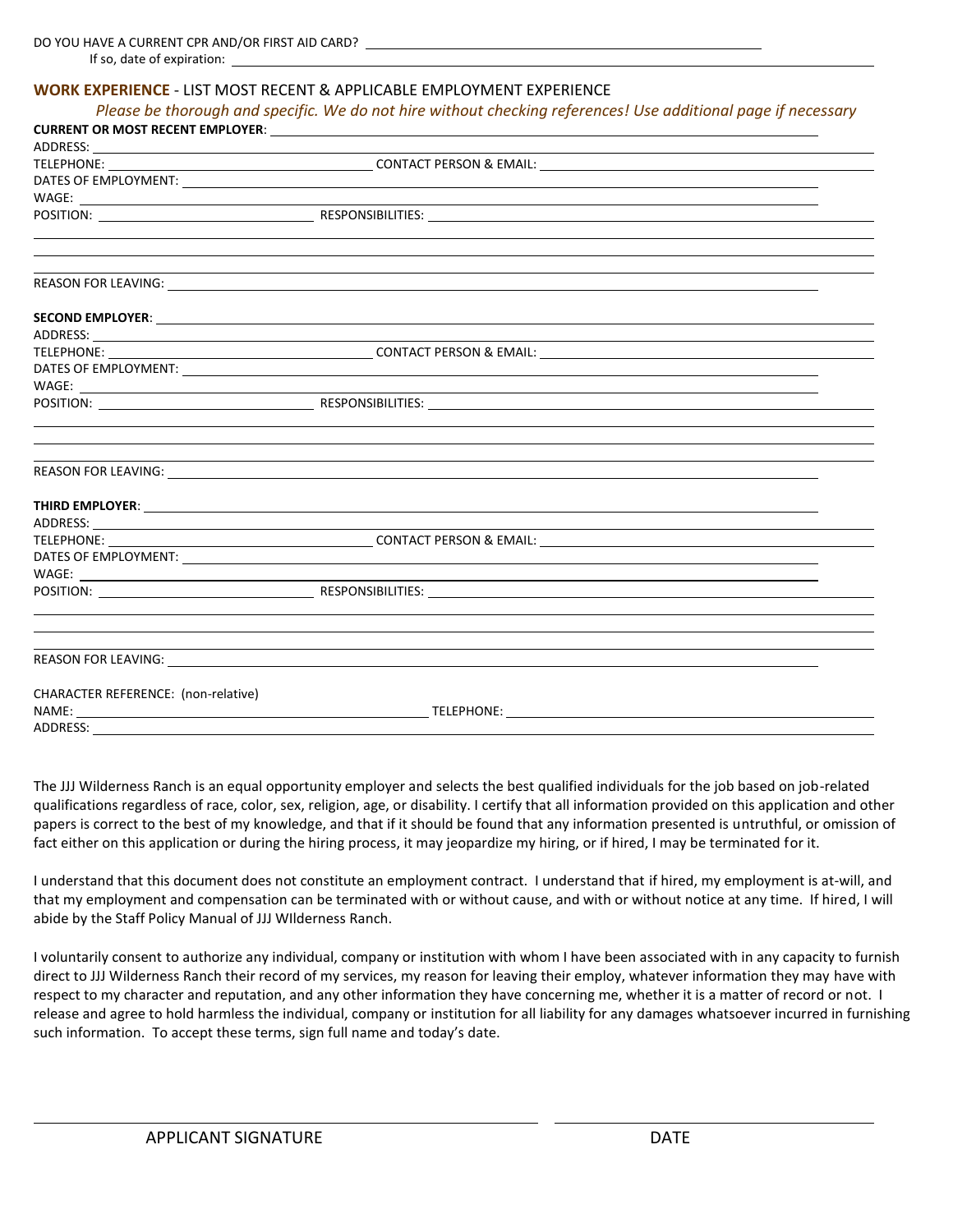# BREAKFAST COOK/ASSISTANT COOK APPLICATION

*The following questions are a way for us to get to know you better, as a personal interview is often not possible. Please include a recent picture so we can see who we are visiting with.* 

Please explain your experience in cooking. Have you ever cooked at a Dude Ranch, or restaurant?

What is your experience in baking breads, pies, cookies, and desserts? Explain.

Are you comfortable with cooking breakfast?

What size of groups have you cooked for? Explain.

How do you work with others in the kitchen? Are you a team player?

How do you handle a high paced work environment?

How do you handle working alone?

Do you take positive correction well?

Rate your ability to get acquainted with new people. Do you enjoy meeting new people?

What do you like to do in your free time?

Are you currently certified in CPR \_\_\_ If not, could you be prior to arrival, if hired?

Do you have any special talents, hobbies, or musical talents to entertain our guests?

Why do you feel you would be an asset to the Triple J?